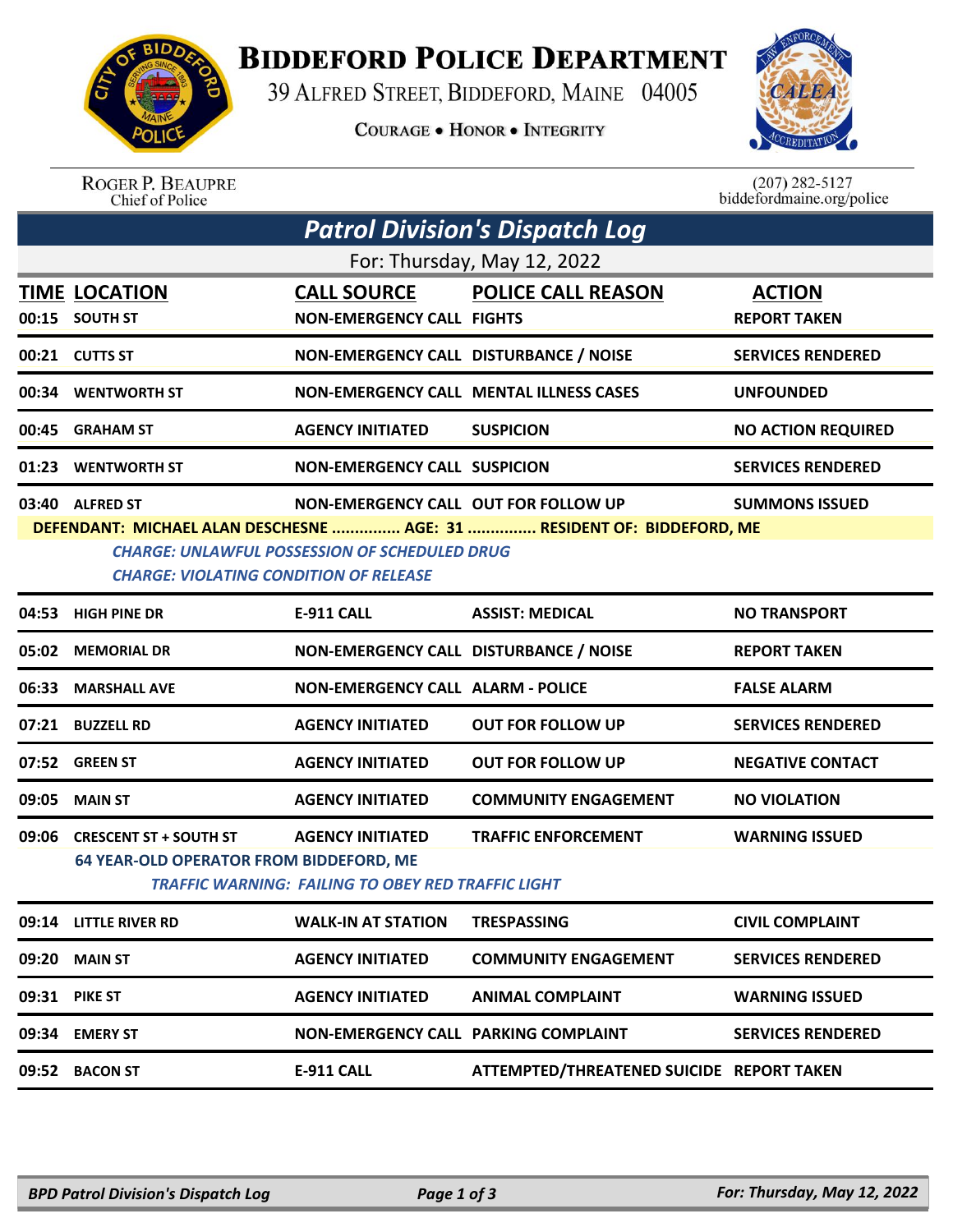**TIME LOCATION CALL SOURCE POLICE CALL REASON ACTION**

**09:55 SOUTH ST + WESTERN AVE AGENCY INITIATED TRAFFIC ENFORCEMENT WARNING ISSUED**

**33 YEAR-OLD OPERATOR FROM BIDDEFORD, ME**

 *TRAFFIC WARNING: SPEEDING 10-14 MPH OVER LIMIT* 

|       | 09:57 ALFRED ST                       | <b>AGENCY INITIATED</b>                | <b>OUT FOR FOLLOW UP</b>                                                    | <b>SERVICES RENDERED</b>  |  |  |  |  |
|-------|---------------------------------------|----------------------------------------|-----------------------------------------------------------------------------|---------------------------|--|--|--|--|
|       | 09:58 POOL ST + SCHOOL ST             | <b>AGENCY INITIATED</b>                | <b>TRAFFIC ENFORCEMENT</b>                                                  | <b>NO ACTION REQUIRED</b> |  |  |  |  |
| 10:03 | <b>MARINER WAY</b>                    | NON-EMERGENCY CALL ANIMAL COMPLAINT    |                                                                             | <b>SERVICES RENDERED</b>  |  |  |  |  |
| 10:19 | <b>GRAHAM ST</b>                      | <b>RADIO</b>                           | <b>MISSING PERSON</b>                                                       | <b>SERVICES RENDERED</b>  |  |  |  |  |
| 11:10 | <b>WENTWORTH ST</b>                   | <b>NON-EMERGENCY CALL SUSPICION</b>    |                                                                             | <b>SERVICES RENDERED</b>  |  |  |  |  |
|       | 11:12 MAPLEWOOD AVE                   | <b>RADIO</b>                           | <b>JUVENILE OFFENSES</b>                                                    | <b>SERVICES RENDERED</b>  |  |  |  |  |
|       | 11:32 SOUTH ST                        | <b>E-911 CALL</b>                      | ATTEMPTED/THREATENED SUICIDE REPORT TAKEN                                   |                           |  |  |  |  |
|       | 11:37 ELM ST                          | <b>E-911 CALL</b>                      | <b>SUSPICION</b>                                                            | <b>GONE ON ARRIVAL</b>    |  |  |  |  |
|       | 11:41 LEON ST                         | NON-EMERGENCY CALL DISTURBANCE / NOISE |                                                                             | <b>SERVICES RENDERED</b>  |  |  |  |  |
|       | 11:41 SUMMER ST                       | <b>OTHER</b>                           | <b>BURGLARY OF A MOTOR VEHICLE</b>                                          | <b>REPORT TAKEN</b>       |  |  |  |  |
| 12:49 | <b>DUFFYS WAY</b>                     | <b>ALARM</b>                           | <b>ALARM - POLICE</b>                                                       | <b>FALSE ALARM</b>        |  |  |  |  |
| 12:58 | <b>BRADBURY ST</b>                    | <b>NON-EMERGENCY CALL SUSPICION</b>    |                                                                             | <b>UNFOUNDED</b>          |  |  |  |  |
| 12:59 | <b>FORTUNES ROCKS RD</b>              | <b>AGENCY INITIATED</b>                | <b>COMMUNITY ENGAGEMENT</b>                                                 | <b>NO VIOLATION</b>       |  |  |  |  |
| 13:03 | <b>BEACH AVE</b>                      | <b>AGENCY INITIATED</b>                | <b>COMMUNITY ENGAGEMENT</b>                                                 | <b>NO VIOLATION</b>       |  |  |  |  |
| 13:09 | <b>BEACH HOUSE LN</b>                 | <b>AGENCY INITIATED</b>                | <b>COMMUNITY ENGAGEMENT</b>                                                 | <b>NO VIOLATION</b>       |  |  |  |  |
| 14:00 | <b>ANGEL LN</b>                       | <b>AGENCY INITIATED</b>                | <b>ANIMAL COMPLAINT</b>                                                     | <b>SERVICES RENDERED</b>  |  |  |  |  |
|       | 14:00 ADAMS ST                        | NON-EMERGENCY CALL PRISONER TRANSPORT  |                                                                             | <b>REPORT TAKEN</b>       |  |  |  |  |
|       | 14:06 MAIN ST                         | <b>RADIO</b>                           | <b>ARTICLES LOST/FOUND</b>                                                  | <b>REPORT TAKEN</b>       |  |  |  |  |
|       | 14:12 AJAC WAY                        | <b>AGENCY INITIATED</b>                | <b>ANIMAL COMPLAINT</b>                                                     | <b>SERVICES RENDERED</b>  |  |  |  |  |
|       | 14:14 SACO FALLS WAY                  | <b>AGENCY INITIATED</b>                | <b>OUT FOR FOLLOW UP</b>                                                    | <b>SERVICES RENDERED</b>  |  |  |  |  |
|       | 14:23 FOLSOM DR                       | <b>AGENCY INITIATED</b>                | <b>ANIMAL COMPLAINT</b>                                                     | <b>NEGATIVE CONTACT</b>   |  |  |  |  |
| 14:53 | <b>MAY ST</b>                         | <b>AGENCY INITIATED</b>                | <b>ANIMAL COMPLAINT</b>                                                     | <b>SERVICES RENDERED</b>  |  |  |  |  |
|       | 14:56 CLEAVES ST                      | <b>WALK-IN AT STATION</b>              | ATTEMPTED/THREATENED SUICIDE SERVICES RENDERED                              |                           |  |  |  |  |
| 14:58 | <b>MAY ST</b>                         | <b>AGENCY INITIATED</b>                | <b>ANIMAL COMPLAINT</b>                                                     | <b>SERVICES RENDERED</b>  |  |  |  |  |
| 14:58 | <b>MAIN ST</b>                        |                                        | NON-EMERGENCY CALL CRIM THREAT / TERRORIZING                                | <b>REPORT TAKEN</b>       |  |  |  |  |
|       | 15:05 MEMORIAL DR                     | <b>AGENCY INITIATED</b>                | <b>ANIMAL COMPLAINT</b>                                                     | <b>SUMMONS ISSUED</b>     |  |  |  |  |
|       |                                       |                                        | DEFENDANT: CIVIL VIOLATION BY A FEMALE  AGE: 48  RESIDENT OF: BIDDEFORD, ME |                           |  |  |  |  |
|       | <b>CHARGE: KEEPING UNLICENSED DOG</b> |                                        |                                                                             |                           |  |  |  |  |

*BPD Patrol Division's Dispatch Log Page 2 of 3 For: Thursday, May 12, 2022*